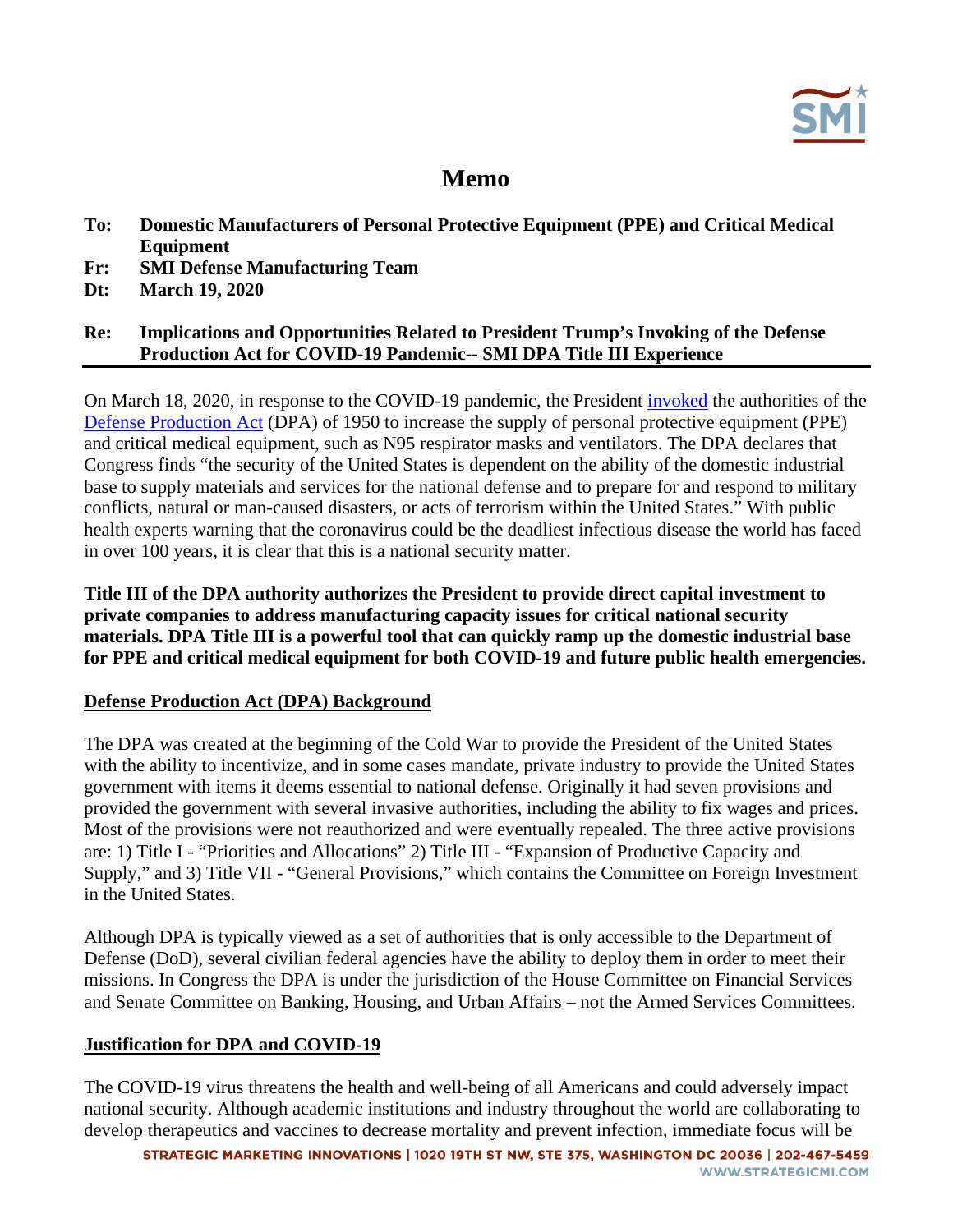

directed towards PPE to protect healthcare workers and minimize the spread of the virus as well as the medical equipment necessary to mitigate the symptoms on the most severely infected. Unfortunately, there is presently insufficient domestic manufacturing capacity for PPE, ventilators and other necessary items. Medical facilities are anticipating shortages for this critical equipment. This issue will only become of even greater concern as the number of cases increases.

## **Initial Focus on Title I of the DPA**

Much of the initial press coverage and public discussion around President Trump's invocation of DPA has been focused on Title I Authorities which ensures that industry prioritizes government orders over commercial orders and that critical resources are allocated for use in products needed to combat COVID-19. Indeed, the executive order granted authority to Health and Human Services (HHS) Secretary Alex Azar to determine "proper nationwide priorities."

# **DPA Title III Authority**

Receiving far less attention in the press and in public statements by federal officials has been the Title III authority of the DPA. Title III of the DPA is intended to "create, maintain, expedite, expand, protect, or restore production and deliveries or services essential to the national defense." This specific authority provides the President with the ability to provide grants, loans, loan guarantees, purchases, and purchase commitments to the DoD. While a combination of these tools can be used to address the shortage of manufacturing capacity for PPE and critical medical equipment, in recent years the DPA Title III program has typically awarded multimillion dollar grants with matching fund requirements to companies to scale up or build factories to produce items or materials that the President has determined are critical for national security. Generally, DPA Title III investments are \$10 million or greater and require a matching investment from the awardee.

Historically the lead time for a DPA Title III award has taken more than a year due to the requirement of a justification, Presidential Determination (PD), to be signed by the President for each investment. A PD certifies that the all statutory requirements for Title III have been met. In the case of a national emergency, however, the PD requirement is waived. Since President Trump has declared a national emergency, Federal agencies have the ability to enter into public-private partnerships immediately.

The HHS Secretary can move quickly, i.e. within weeks, to enter into agreements to expand productive capacity through the purchase of equipment and facilities, by becoming the buyer of last resort through purchase guarantees, or by using one of the loan authorities to incentivize industry to meet demand for PPE products. To expedite this effort, prospective domestic industry partners must quickly assemble their capital requirements to rise to meet the demand to combat COVID-19.

While there may be some investments the government can make now to immediately affect the outcome and impact of the COVID-19 pandemic, the positive effects of DPA Title III awards will be felt for years to come. Companies that expand productive capacity with government assistance will be prepared to meet future surge requirements. In addition, the production equipment can provide companies with a competitive advantage in the commercial marketplace when demand returns to normal.

Should HHS remain in charge for PPE productive capacity, it will be the first time in several years that a civilian agency has executed a DPA Title III investment. Pre-positioning for such an award will require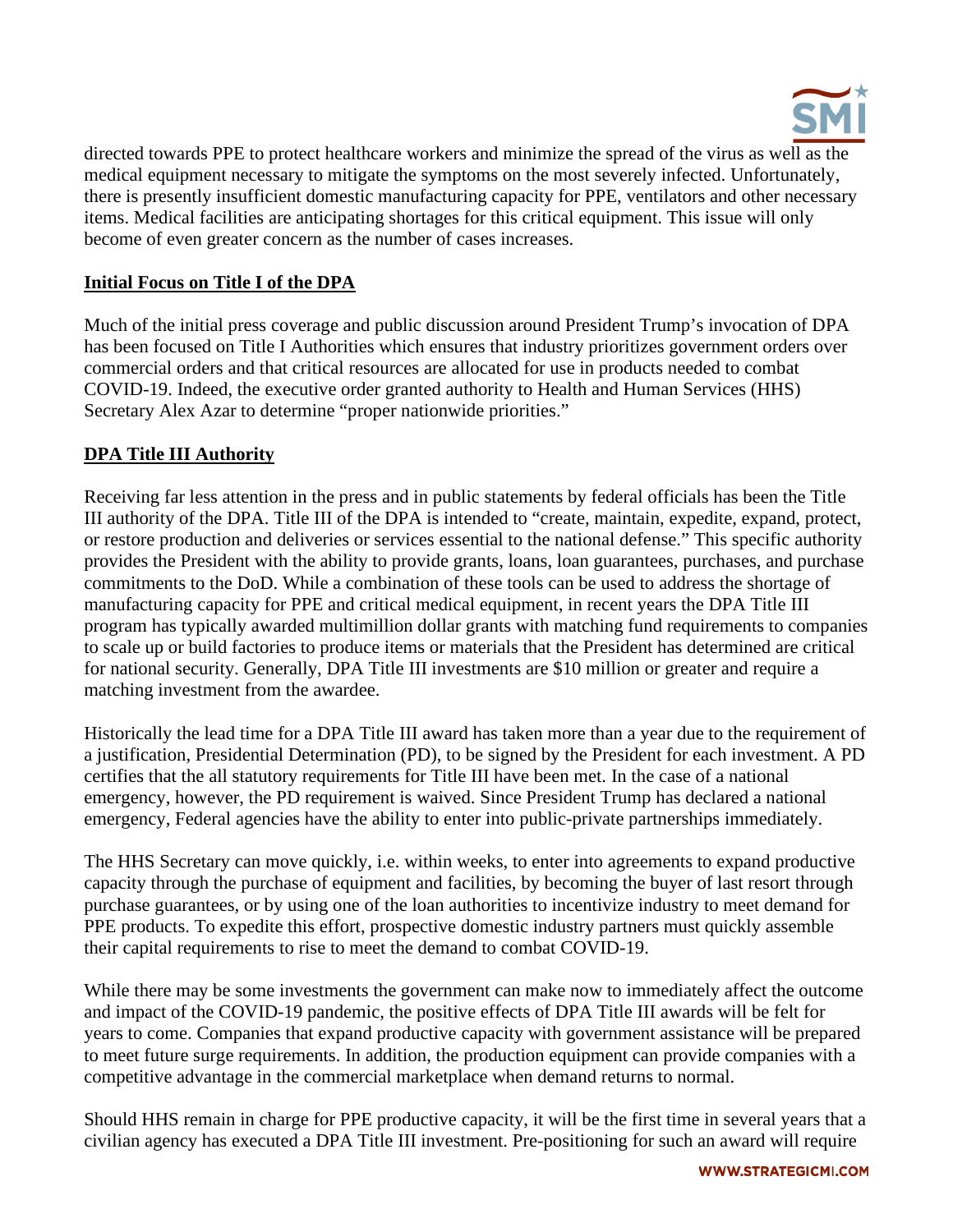

demonstrating knowledge of the capital requirements to enable increased manufacturing capacity, the ability to demonstrate leadership to execute such a large-scale effort within the least amount of time possible, and commitment to serving US government needs for years to come. Congressional direction will also play a role, but emphasis must be placed on establishing relationships with federal agency officials in the short-term.

DPA Title III investment has the ability to establish the capacity needed to address this pandemic and fulfill demand for future surge requirements. Industry should work closely with US government decision makers to ensure the right investments are made into the right capabilities so that future threats can be mitigated before they pose unnecessary risk to public health.

# **SMI and DPA Title III**

Navigating the DPA during this time of national emergency will be difficult for both the industry partners that will be expanding production capacity and government leaders responsible for utilizing it. The DoD has been executing DPA Title III projects consistently since at least the 1980s, however, the civilian agencies do not have that experience. SMI has unparalleled in-house expertise with DPA to help your company establish a public-private partnership. In fact, SMI has supported about 50% of all DPA Title III awardees over the last 5 years. This DPA expertise is complemented by SMI's Life Sciences team, which has the technical expertise and a strong network of decision makers within HHS. SMI will not only connect companies to Congress but our team can help educate and support Members of Congress and their staff as they advocate on a company's behalf. Our ability to pre-position and assist your company with contracting can help your company take advantage of this unprecedented opportunity and answer the government's call for more PPE and critical medical equipment.

#### **SMI Defense Manufacturing Team**

#### Glen Mandigo, President & CEO

Mr. Mandigo combines over twenty years of lobbying and federal marketing experience with a background in advanced materials development and aerospace engineering. Mr. Mandigo has successfully created federal program opportunities for clients since 1995 for high technology programs in areas such as composite materials, power electronics, and energy storage. He has built relationships in the leading federal agencies engaged in science and technology. Mr. Mandigo also has experience working congressional initiatives across all the federal appropriations bills associated with science and technology and economic development. Mr. Mandigo has a Bachelor's degree in Aerospace Engineering from the University of Arizona.

#### Bill McCann, Chief Operating Officer

Mr. McCann combines political, policy and strategy experience to help clients navigate the federal market and successfully secure funding and policy goals. With over ten years of experience on Capitol Hill, Mr. McCann served as Chief of Staff to a senior member of the House Armed Services Committee. Both on and off the Hill, Mr. McCann works with companies and universities to plan and execute comprehensive strategies to secure federal R&D funding for innovative technologies as well as major procurement programs. Mr. McCann is on the Board of Directors of the Government Relations Association. Mr. McCann holds a Bachelor of Arts in American Government from Georgetown University and a Masters of Business Administration from the Ross School of Business at the University of Michigan with an emphasis in Corporate Strategy.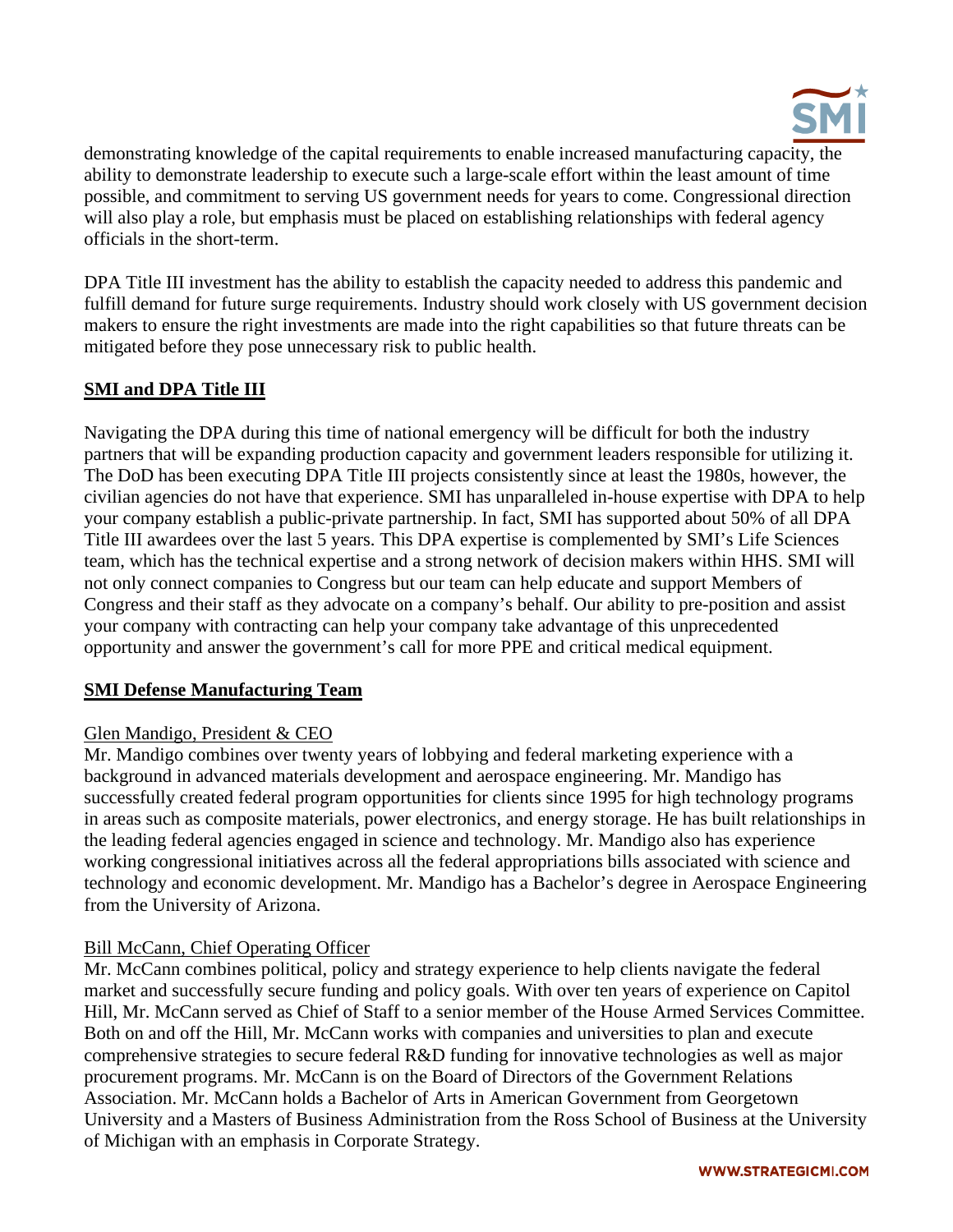

#### Ken Wetzel, Senior Vice President

Prior to joining SMI, Mr. Wetzel was responsible for identifying technology investment targets and creating partnerships with government and industry for the Department of Defense Manufacturing & Industrial Base Policy Office's Defense Production Act Title III program. Mr. Wetzel also advised the Department of Defense's Director of Manufacturing on supply chain issues and was a member of the team that established the pilot Manufacturing Innovation Institute. Mr. Wetzel began his career as an Army civilian project engineer at Picatinny Arsenal. Mr. Wetzel holds a Bachelor's degree in Chemical Engineering from Villanova University and an MEng. in Chemical Engineering from the Stevens Institute of Technology.

## Mark Gillman, Senior Vice President

Mr. Gillman worked on Capitol Hill for nearly 12 years, including six years managing national security issues. Prior to joining SMI in 2002, he was the Legislative Director and Military Legislative Assistant for two Members of Congress from Texas who served on the House Armed Services Committee. Mr. Gillman's expertise includes defense research and development, health care research, education policy and funding, government infrastructure policy, and manufacturing and defense industrial base issues. Mr. Gillman holds a Bachelor's degree in Economics from Southern Methodist University.

## Dennis Padilla, Federal Contracting Specialist

Mr. Padilla has over 30 years of experience in Government contracting. He is the former Director of Contracts and Grants for the Office of Naval Research (ONR), where he focused on business processes for basic research, manufacturing technology, weapon systems prototypes and commercial-military dual-use applications. His contracting activities centered on transitioning new technologies from industry, academia and government into fielded fleet-ready systems. Prior to his work at ONR, he served as the Deputy Director of Contracts for the Navy's Strategic Systems Programs Office and as Chair of the Defense Acquisition Research & Development Committee. Mr. Padilla has also served a Contracts Negotiator to NASA's Ames Research Center. Mr. Padilla holds a Bachelor's in Business Administration from San Jose State University and a Master's Degree in National Resource Strategy from the Industrial College of the Armed Forces.

#### Travis Taylor, Associate, Life Sciences Team

Prior to joining SMI, Dr. Taylor served as a Policy Officer at the National Institutes of Health (NIH) National Institute of Allergy and Infectious Diseases (NIAID) where he was an expert on foreign Select Agents and Dual Use Research Concerns. He also participated in the formulation, development and coordination of extramural research policy. Dr. Taylor also served as Scientific Review Officer at NIAID during which time he reviewed proposals and managed peer review panels. He has also held a number of senior scientist positions supporting federal agencies including the DoD, DARPA, National Cancer Institute, USAID's Emerging Pandemic Threats Program, the Department of Homeland Security, and the World Bank. He is a former AAAS Science and Technology Fellow during which time he served as a Science Advisor for the Defense Threat Reduction Agency. Dr. Taylor holds a BA in Biology from the University of Southern Indiana and a PhD in Virology from Harvard University.

#### David Visi, Associate, Life Sciences Team

Prior to joining SMI, Dr. Visi served as an AAAS Science and Technology Policy Fellow at the Department of Defense (DoD) Office of the Deputy Assistant Secretary of Threat Reduction and Arms Control (TRAC). Within TRAC, Dr. Visi provided oversight and program governance on the Defense